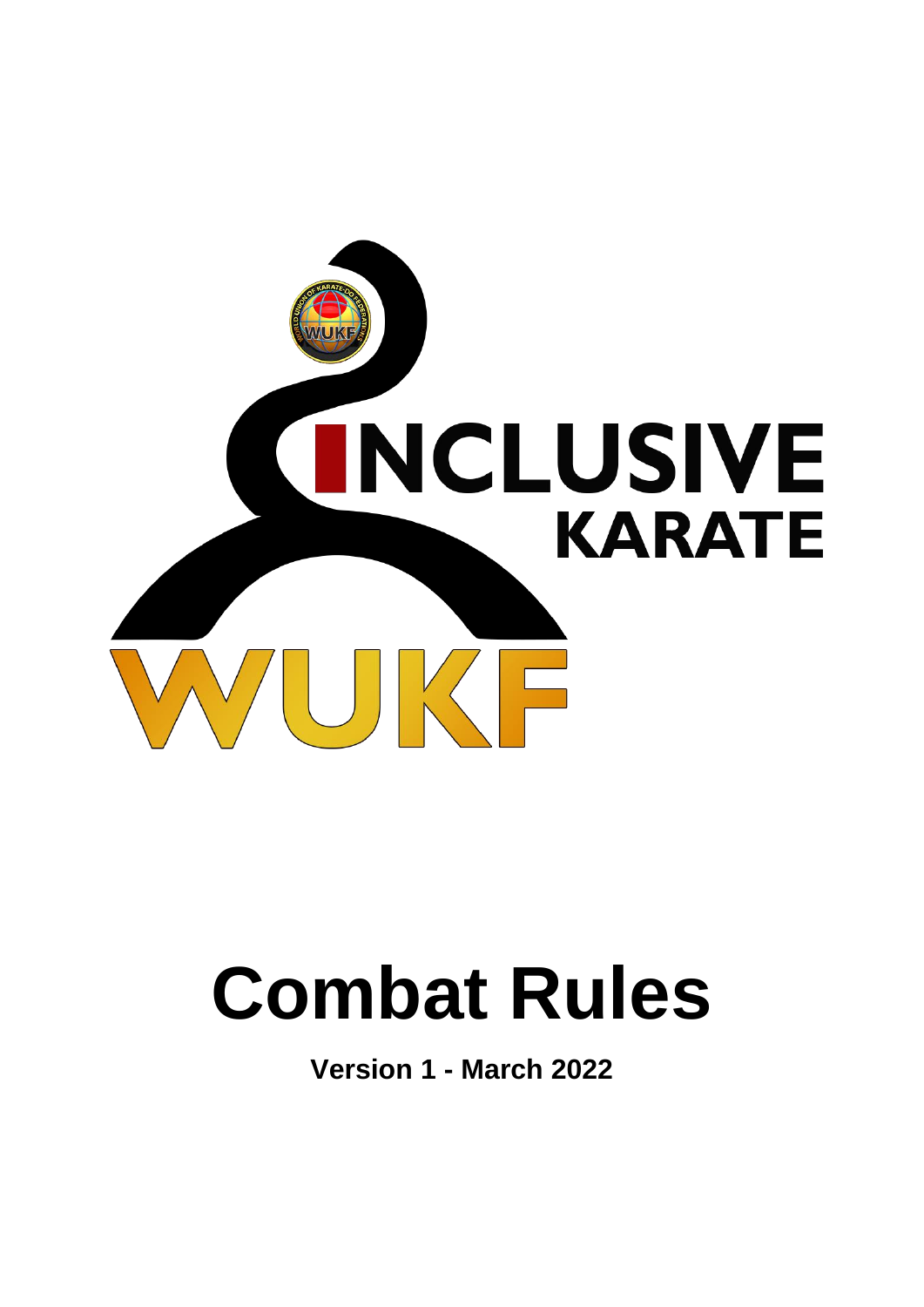# **INCLUSIVE KARATE COMBAT**

**WUKF Inclusive Karate enables opportunities for karateka with disabilities to compete, at the highest level, together we can do the best Karate in the world.**

# **Art.1 GENERAL INCLUSIVE COMBAT RULES**

- 1.1 The competition area must be flat and devoid of hazard, easily accessible and of a suitable size that the combat can be performed safely.
- 1.2 The panel of judges (1 Central Referee and 5 Judges) will adjudicate each combat match.



# **Art.2 COMPETITION EQUIPMENT**

- 2.1 The competition equipment will be prepared by the competition host and the WUKF organiser.
- 2.2 5 Red Flags and 5 White Flags for each Tatami.
- 2.3 5 Combat Score boards for each Tatami.
- 2.4 Recording Equipment: Score sheets and Recording forms, pens, calculators etc.
- 2.5 Red and White belts for each Tatami.
- 2.6 The WUKF computer system is compulsory. The national organisers will ensure that it is transported safely and is used properly.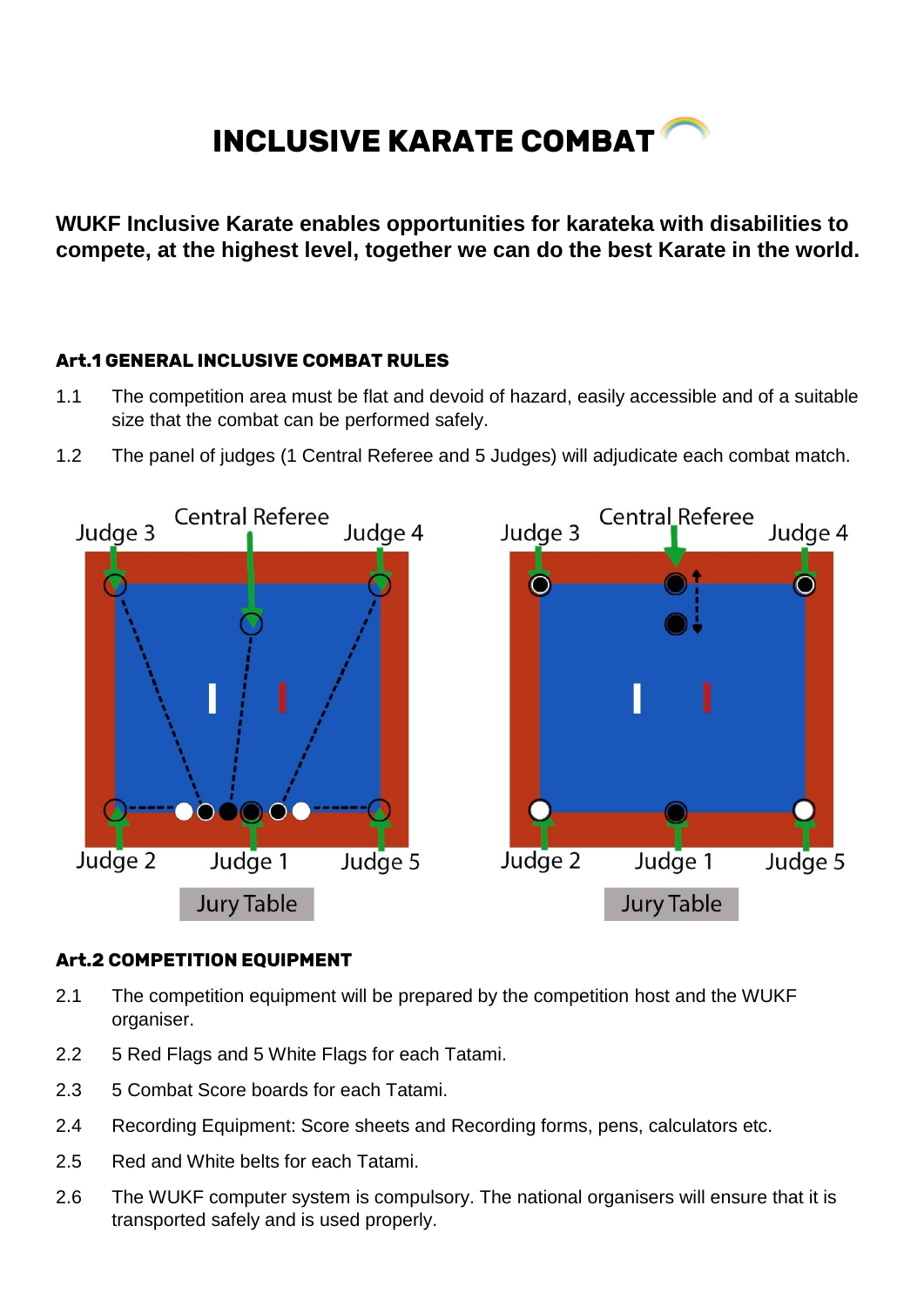# **Art. 3 REGISTRATION OF COMPETITOR**

- 3.1 Register your athletes using the WUKF ONE system.
- 3.2 Competitors can only enter **ONE** category.

**KIHON** (BASIC) 4<sup>th</sup> kyu and below **CHUKYU** (INTERMEDIATE) Open Grade **KODO** (ADVANCED) Open Grade

# **Art.4 SCORING**

- 4.1 The scores will be awarded by the five judges, when the referee calls Hantei. The scoring system will be from 1 to 20. The judges will make their assessment on the competitors' performance alone. *The designated attacker's role is to assist the competitor only. The attacker's performance will in no way be considered, when the judges are awarding their scores.*
- 4.2 The highest and lowest scores will be removed and the three remaining scores will be added together.
- 4.3 During WUKF competitions the Inclusive Commission may check or re-classify the competitors, to maintain a fair and equal platform for all the participants.
- 4.4 The WUKF Inclusive Commission may change from "a point system" to a "flag system".

# **Art.5 TIE SITUATION:**

- 5.1 In the event of a tie situation the minimum score from the three remaining scores will be added to the total.
- 5.2 If after this the tie persists the maximum score from the remaining three scores will be added to the total.
- 5.3 If after this the tie persists, a point or flag system will be used. If there is more than two competitors' they will be asked to perform one additional sequence, to determine the outright winner. (*This may be repeated from their original set*).
- 5.4 In the event of a continuing tie, Hantei will be called and flags will be used to determine the winner, AKA red, SHIRO White.

# **ART. 6 INCLUSIVE COMBAT CATEGORIES:**

- 6.1 Competitors can **ONLY** be entered into **ONE** category, irrespective of whether they have multiple disabilities.
- 6.2 Within WUKF Inclusive Combat there are two recognised categories, within these categories there are sub-sections (see below)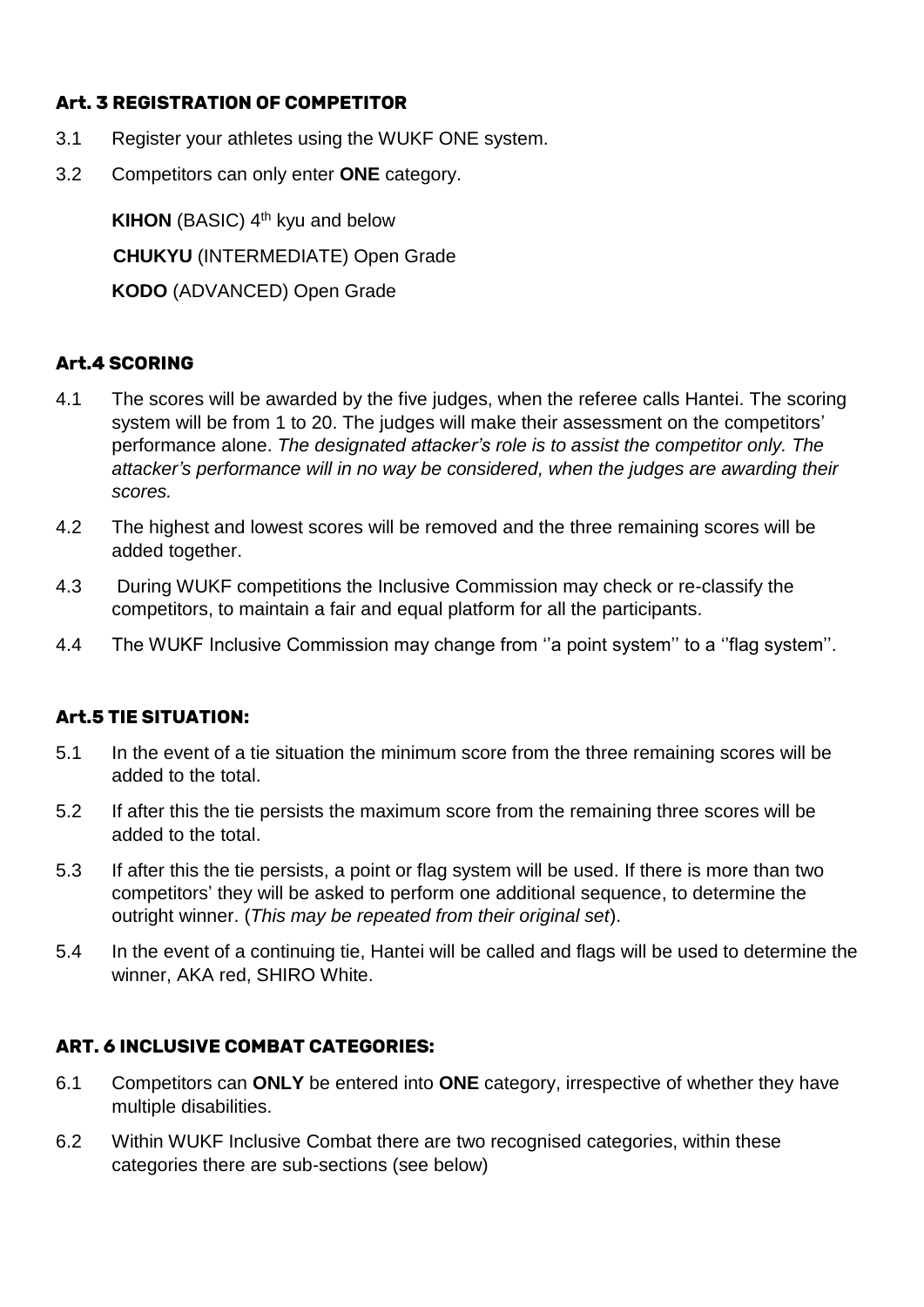#### **CATEGORY 1. PHYSICAL DISABILITIES**

#### 6.2.1 **PHYSICAL DISABLITIES:**

- a) Wheelchair
- b) Walking Aids including crutches

# **CATEGORY 2. OTHER DISABILITIES**

#### 6.2.2 **AMBULATORY:**

Physical disability but able to walk unaided

# **SENSORY IMPAIRED:**

- a) Visual both monocular and binocular
- b) Profound hearing loss

# **INTELLECTUAL DISABILITIES:**

- a) Autism, Dyspraxia, ADHD, etc.
- b) Downs Syndrome

# **NEUROLOGICAL DISORDERS:**

- a) Epilepsy
- b) Tourette's
- c) Multiple Sclerosis
- d) Stroke
- e) Cerebral Palsy
- f) Parkinson's etc.

#### 6.3 The above categories are further divided into age categories.

| <b>SECTION</b>                     | <b>KIHON: BASIC</b>           | <b>CHUKYU:</b><br><b>INTERMEDIATE</b> | KODO:<br><b>ADVANCED</b> |
|------------------------------------|-------------------------------|---------------------------------------|--------------------------|
| Children<br>aged 6-12 years        | 4 <sup>th</sup> Kyu and Below | Open Grade                            | Open Grade               |
| Cadets<br>aged 13-17 years         | 4 <sup>th</sup> Kyu and Below | Open Grade                            | Open Grade               |
| <b>Seniors</b><br>aged 18-35 years | 4 <sup>th</sup> Kyu and Below | Open Grade                            | Open Grade               |
| Veterans<br>aged 36 and over       | 4 <sup>th</sup> Kyu and Below | Open Grade                            | Open Grade               |

6.4 In certain circumstances some categories may be amalgamated or divided, to enhance the competition.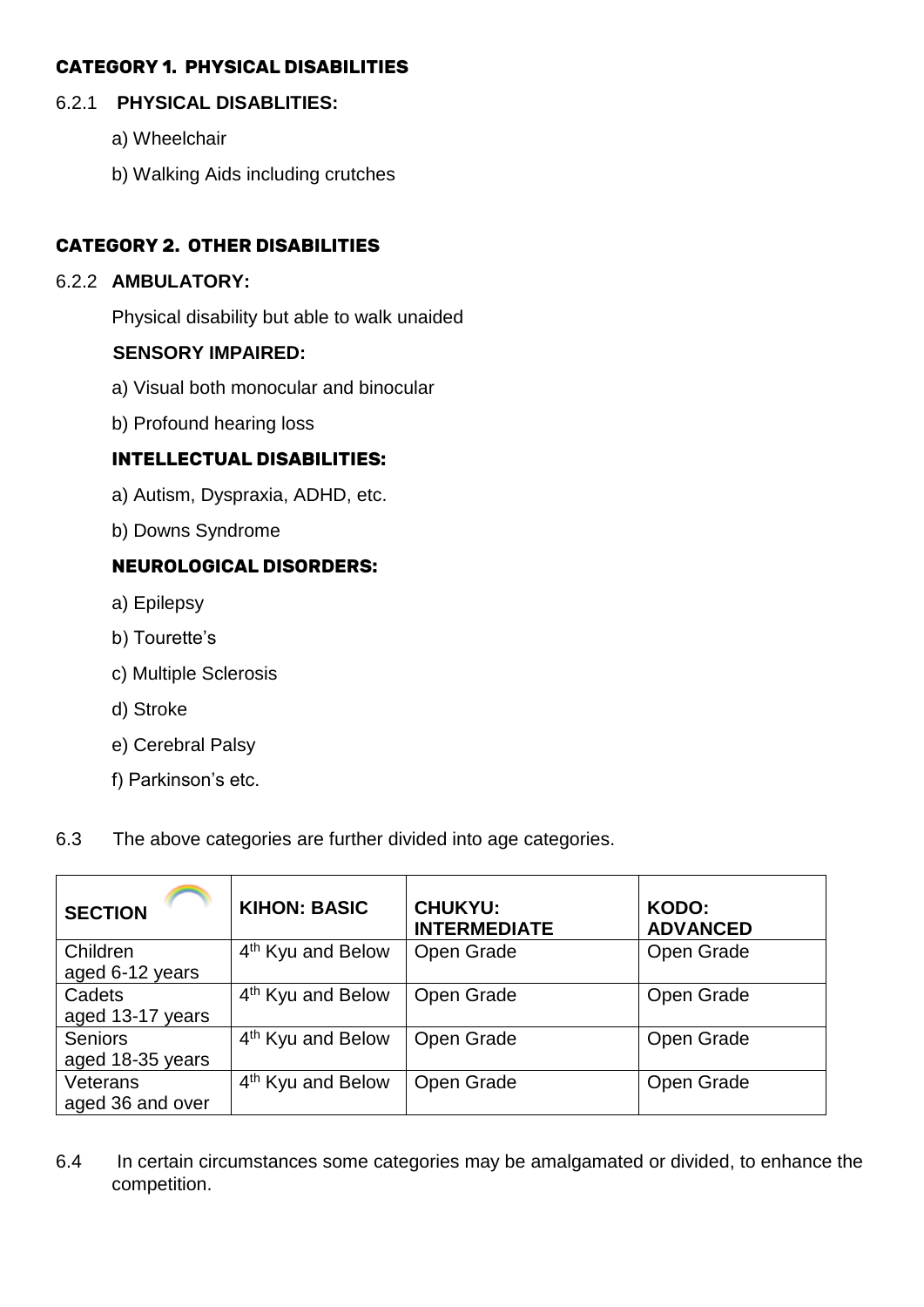#### **ART.7 SELECTION OF COMBAT SECTION:**

7.1 The Combat competition will consist of one round. The competitors may choose which section they would like to compete in:

**KIHON** (BASIC) 4<sup>th</sup> kyu and below

**CHUKYU** (INTERMEDIATE) Open Grade

**KODO** (ADVANCED) Open Grade

- 7.2 The competitor will perform their routine against their designated attacker. The attacker will perform the sequence of attacks, the competitor will defend and counter.
- 7.3 The designated attacker must announce their attack, before the routine is started.

# 7.4 **KIHON (BASIC): 4 th Kyu and below**

The Central Referee will announce Hajime and then step back to the edge of the Tatami. The designated attacker must call either Jodan or Chudan before they start the attack.

7.4.1 The designated attacker, will attack with two forward moving Jodan (face) punches – the competitor moves back and defends with a rising block, on the second attack the competitor must perform the rising block and counter with a mid-section punch and kiai.

Both competitor and the designated attacker will then move back to their starting position.

7.4.2 The designated attacker, will attack with two forward moving Chudan (body) punches - the competitor moves back and defends with an inside block/outside block, on the second attack the competitor must perform the inside block/outside block and counter with a midsection punch and kiai.

Both competitor and the designated attacker will then move back to their starting position.

7.4.3 The designated attacker, will attack with two forward moving Chudan (body) front snap kicks - the competitor moves back and defends with a downward block, on the second attack the competitor must perform the downward block and counter with a mid-section punch and kiai.

Both competitor and designated attacker will then move back to their starting position. The Central Referee will call Hantei and the competitor will await the judges scores.

# 7.5 **CHUKYU (INTERMEDIATE): Open Grade**

The Central Referee will announce Hajime and then step back to the edge of the Tatami. The designated attacker must call either Jodan or Chudan before they start the attack.

7.5.1 The designated attacker, will attack with a Jodan (face) punch and the competitor must block and counter. The attacker will repeat the Jodan (face) punch, the competitor must perform a different block and counter sequence of their choice.

Both competitor and designated attacker will then move back to their starting position after each attack.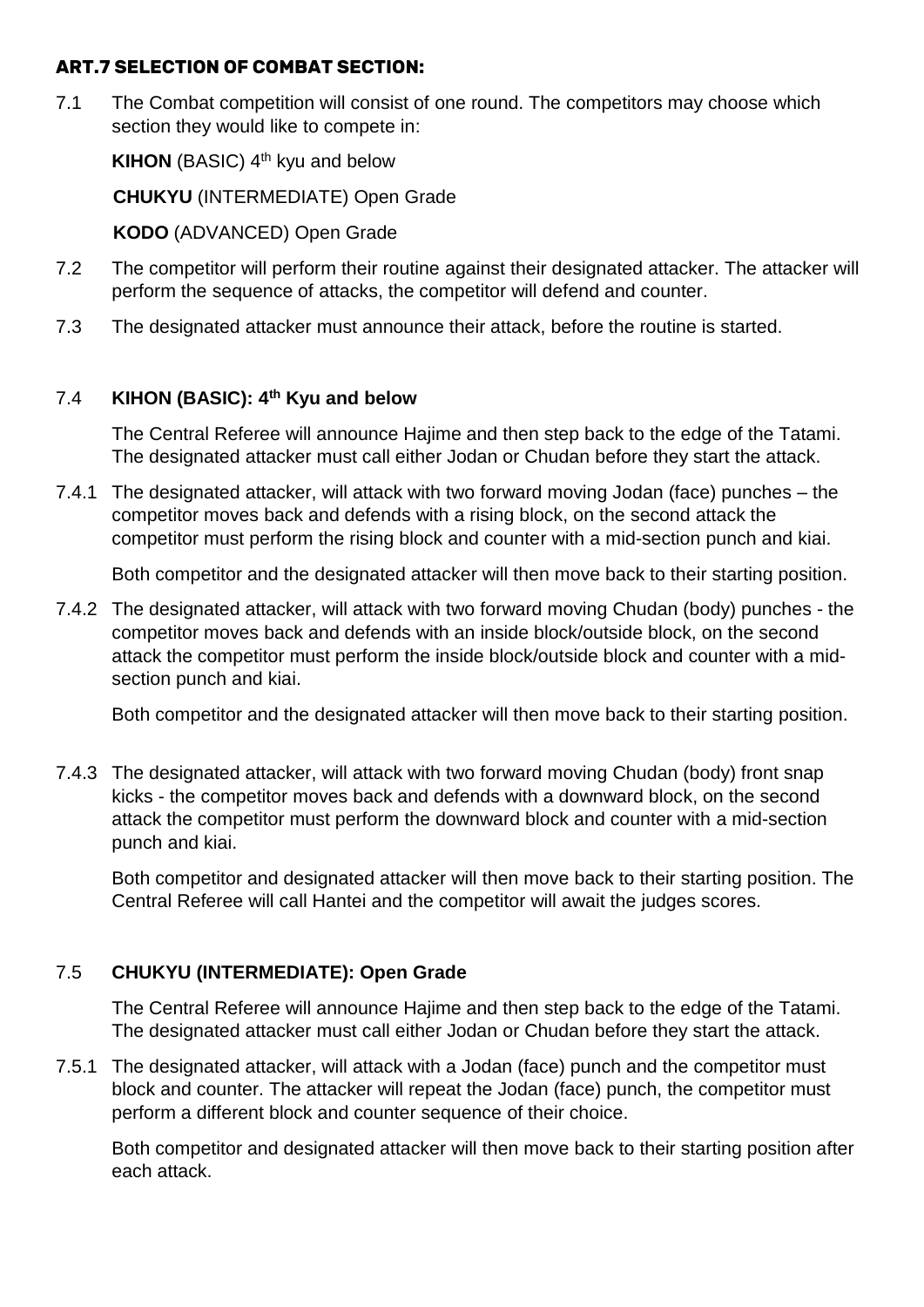7.5.2 The designated attacker, will attack with a Chudan (body) punch and the competitor must block and counter. The attacker will repeat the Chudan (body) punch, the competitor must perform a different block and counter sequence of their choice.

Both competitor and designated attacker will then move back to their starting position after each attack.

7.5.3 The designated attacker, will attack with a Jodan (face) or Chudan (body) kick and the competitor must block and counter. The attacker will repeat the kick and the competitor must perform a different block and counter sequence of their choice.

Both competitor and the designated attacker will then move back to their starting position after each attack. The Central Referee will call Hantei and the competitor will await the judges scores.

# 7.6 **KODO** (**ADVANCED): Open Grade**

The Central Referee will announce Hajime and then step back to the edge of the Tatami. The designated attacker must call either Jodan or Chudan before they start the attack.

7.6.1 The designated attacker will attack with six attacks and the competitor must block and counter with six different block and counter sequences of their choice.

Both competitor and designated attacker will then move back to their starting position after each attack. The Central Referee will call Hantei and the competitor will await the judges scores.

7.6.2 Weapons or props may be used for attacks.

a) All weapons must be deemed, not to be able to cause injury or self-harm. Example: Rubber/Foam knife etc.

b) All weapons/props will be inspected by a WUKF Inclusive Commission member before the category commences. If the weapon or prop is deemed to be unsafe, it cannot be used in their sequence.

# **Art.8 JUDGING CRITERIA AND GUIDELINES:**

- 8.1 The combat sequence must have recognisable content and characteristics of Karate-Do, however some deviation may be accepted, in accordance with the competitor's disability.
- 8.2 Excessive use of pauses during the movements of the sequence, may result in a point deduction from the competitors' score.
- 8.3 If a competitor falls during the execution of the sequence, they will be given an opportunity to repeat the sequence. A further fall may result in a point deduction from the competitors' score.

# **PHYSICAL DISABILITIES:**

- 8.4 Further consideration should be given to the dexterity, control and manoeuvrability of the wheelchair and walking aids to execute the sequence of movements.
- 8.5 The competitor may flick the front wheels up in the air to indicate where a kick would ordinarily be performed at that point in the sequence.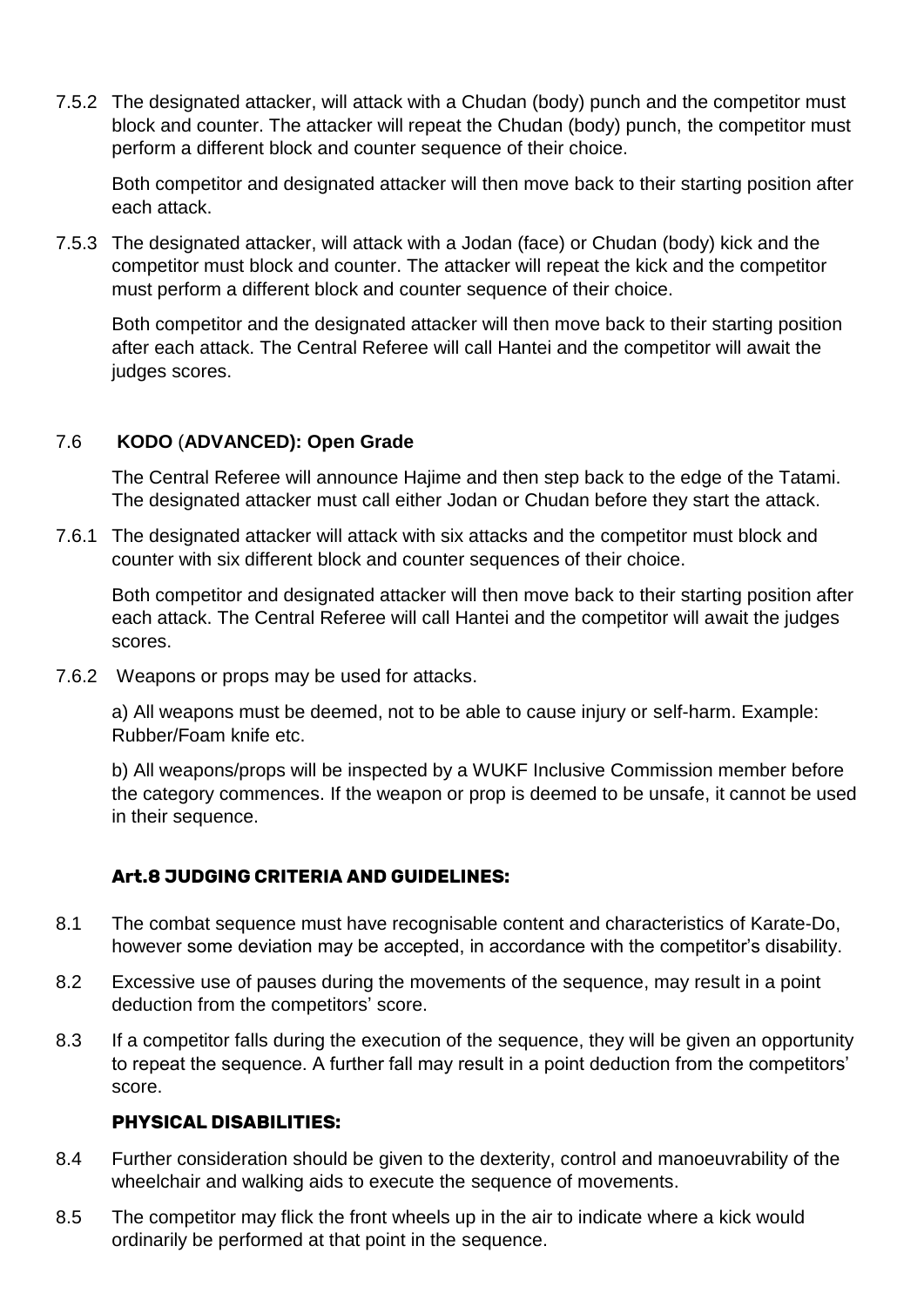#### **SENSORY IMPAIRED:**

- 8.6 Competitors may be escorted on and off the tatami by their designated attacker.
- 8.7 An external command by the Centre Referee may be given to these competitors, *if required*.

#### **ART.9 REFEREES UNIFORM:**

- 9.1 All Judges and Referees must wear the official WUKF uniform.
- 9.2 The WUKF Referee Official uniform is composed of:
	- A navy-blue blazer bearing two silver buttons
	- A WUKF Continental badge
	- \* A WUKF Qualification badge
	- \* A white WUKF shirt
	- \* A red WUKF / Continental tie
	- \* Light Grey Trousers
	- \* Black socks covering 2/3rd of the shin
	- \* Black soft sole shoes
- 9.3 Whilst officiating on the Tatami, Referees and Judges are not allowed to wear watches, bracelets, pens, mobile telephones, tie-pin or other objects that could cause injury, or use their mobile telephones.

#### **Art.10 COMPETITORS UNIFORM**

- 10.1 All competitors must wear a clean, white Karate-Gi (jackets and pants) which can include the manufacturer's brand/logo and a discreet WHITE trademark logo but no additional stripes.
- 10.2 A competitor is allowed to have only the following advertising items on his Karate Gi jacket: a national country badge is permitted (maximum 10 square centimetres), the WUKF logo which will be put on the lower righthand side of the Gi jacket, the federation logo on the left side of the chest and only one sponsorship advertising logo panel on the back of the competitors Gi top. It must be at shoulder height and measure a maximum of 30x15 cm.
- 10.3 The Karate Gi jacket, when tightened around the waist with the belt, must be of an overall length that it covers the hips, but does not reach the knees.
- 10.4 The belt must be of an overall length that leaves around 15-30 cm of extra length on both ends after it has been properly tied around the waist, but it must not reach the knees.
- 10.5 The sleeves of the jacket must reach halfway down the forearm and must not be longer than the bend of the wrist. The sleeves must not be rolled up.
- 10.6 The trousers must be long enough to cover two-thirds of the shin and must not reach the ankle bone. The trousers must not be rolled up.
- 10.7 Muslim women may wear a white scarf or Chador.
- 10.8 A plain white tshirt may be worn beneath the Karate Gi. This is compulsory for females and allowed for male competitors.
- 10.9 The competitor must wear a belt of their own Karate grade.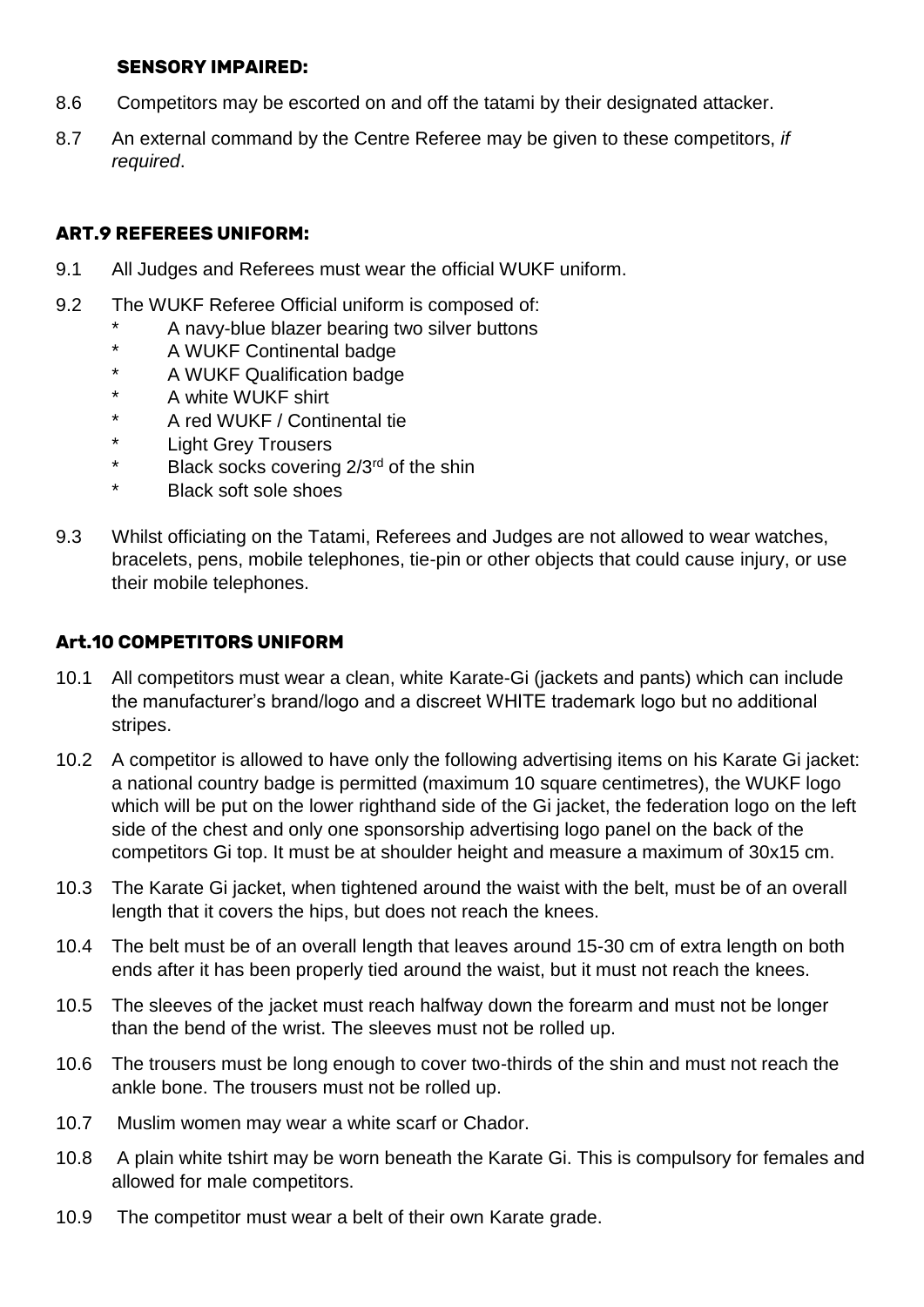- 10.10 For identification purposes, when flags are being used, each of the competitors shall wear a Red (AKA)/White (SHIRO) belt, replacing the belt of their grade.
- 10.11 The competition number may be worn on the upper back of the Gi jacket.
- 10.12 Competitors identification badge must be handed to a Tatami official, before the start of their category.
- 10.13 Competitors can wear discreet hair clips (not metallic).
- 10.14 Each competitor must keep their hair clean and cut or tied up to such a length that it does not obstruct their performance or put them at risk in a match.
- 10.15 Competitors are not allowed to wear Hachimaki, amulets or wristbands, earrings, or any other jewellery.

# **ART. 11 DESIGNATED ATTACKERS UNIFORM**

- 11.1 A plain black T-shirt and white Karate Gi pants, *No karate belt*.
- 11.2 An Inclusive sticker will be supplied at registration and must be worn on the back of the designated attacker's T-shirt.

#### **ART. 12 COACHES UNIFORM:**

- 12.1 A National Tracksuit (or trousers and national polo shirt) with their National or Federation name, an official badge on it and the ID card supplied at registration.
- 12.2 It is forbidden for a Coach to wear a Karate Gi whilst coaching, even if they have a Tracksuit Jacket over it.
- 12.3 It is forbidden to wear the tracksuit jacket around the hips, or to have a ruck sack, camera, other baggage, etc
- 12.4 Coaches who are improperly dressed will be given 1 minute to change. If after this period the coach has not been able to change his/her uniform, the Referee will invite him/her to leave the match area.
- 12.5 The WUKF Officers or Competition Director may disbar any official or competitor who does not comply with these regulations.

#### **Art.13 COACHES' RESPONSIBILITIES:**

- 13.1 It is the responsibility of each coach to ensure that their competitor/s is/are accompanied throughout the competition and that any medication that may be required, is always easily accessible.
- 13.2 It is the coaches' responsibility to ensure all details uploaded to the form, are legible and correct. Intentional misrepresentation may lead to your athlete being disqualified from the event.
- 13.3 A recent photograph of the competitor is uploaded to the form.
- 13.4 All sections of the registration form are completed to process.